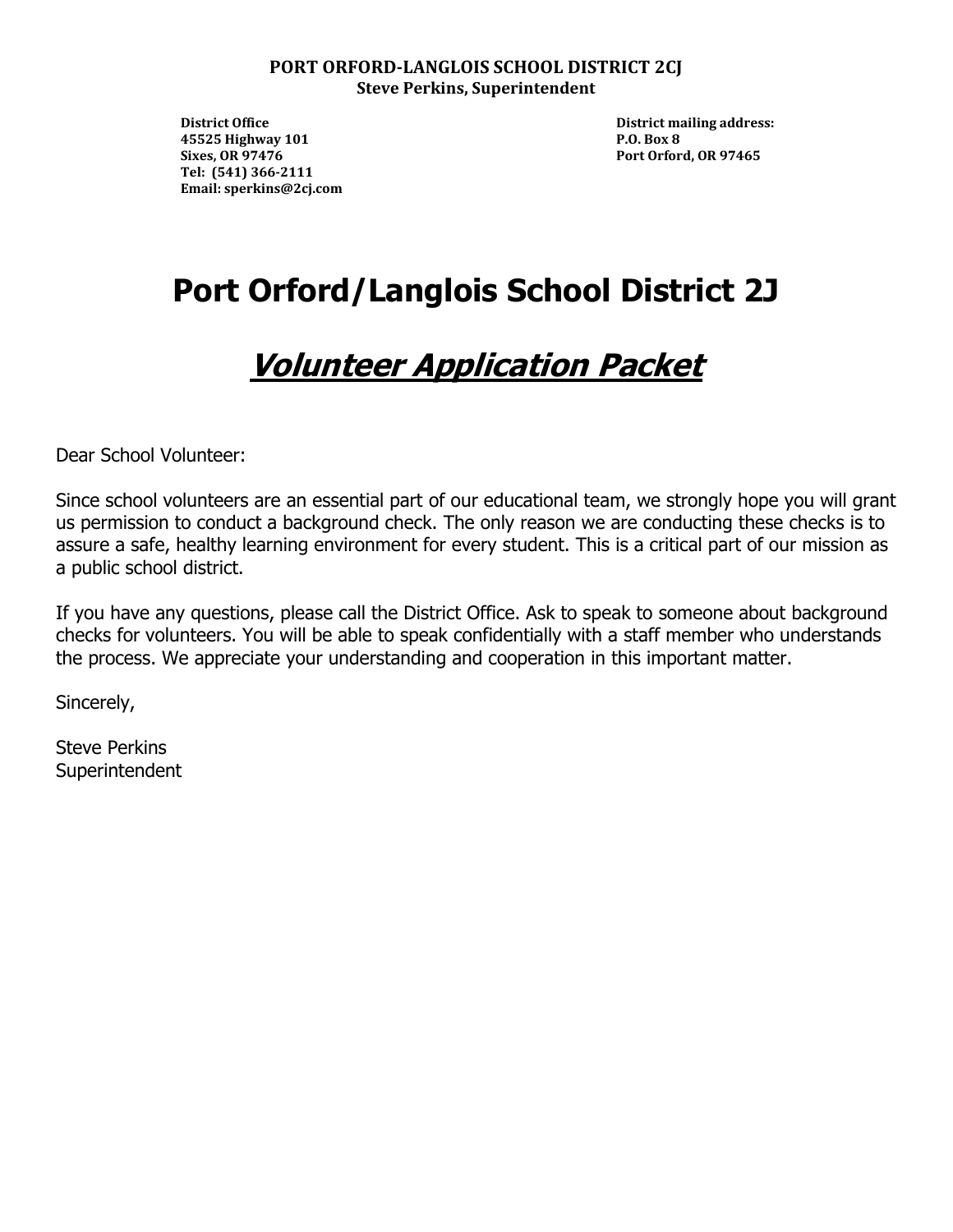## **Volunteer Expectations**

**Dependability**: Children and staff look forward to the volunteer's commitment to report at an expected time.

**Professionalism**: The volunteer is a role model for children in dress, manner and behavior.

**Confidentiality**: The volunteer must respect the confidentiality of sensitive information. Children and their families should not be discussed outside the program or school environment.

**Communication**: The volunteer's success depends on effective communication. Asking questions and following directions are key components.

#### **Directions for Completing Volunteer Forms**

**1**. Fill out the "Volunteer Application" form and the "Consent for Background Check" form. It is important that you complete each question, including the driver's license number, and to sign the forms. Incomplete applications will not be processed. If you would like to volunteer in more than one school please mark the school names on your application; you only need one application.

**2**. Return these to the secretary of the school where you would like to volunteer. All information is kept confidential.

**3**. You will not be allowed to volunteer until your school receives an okay after the background check is completed.

**4**. Once the background check is completed, a school coordinator will contact you. If there is a concern with the results reported from the background check, you will be contacted by the District Office. If you have any questions, please contact Stephanie Smith at 541-348-2455 or ssmith@2cj.com.